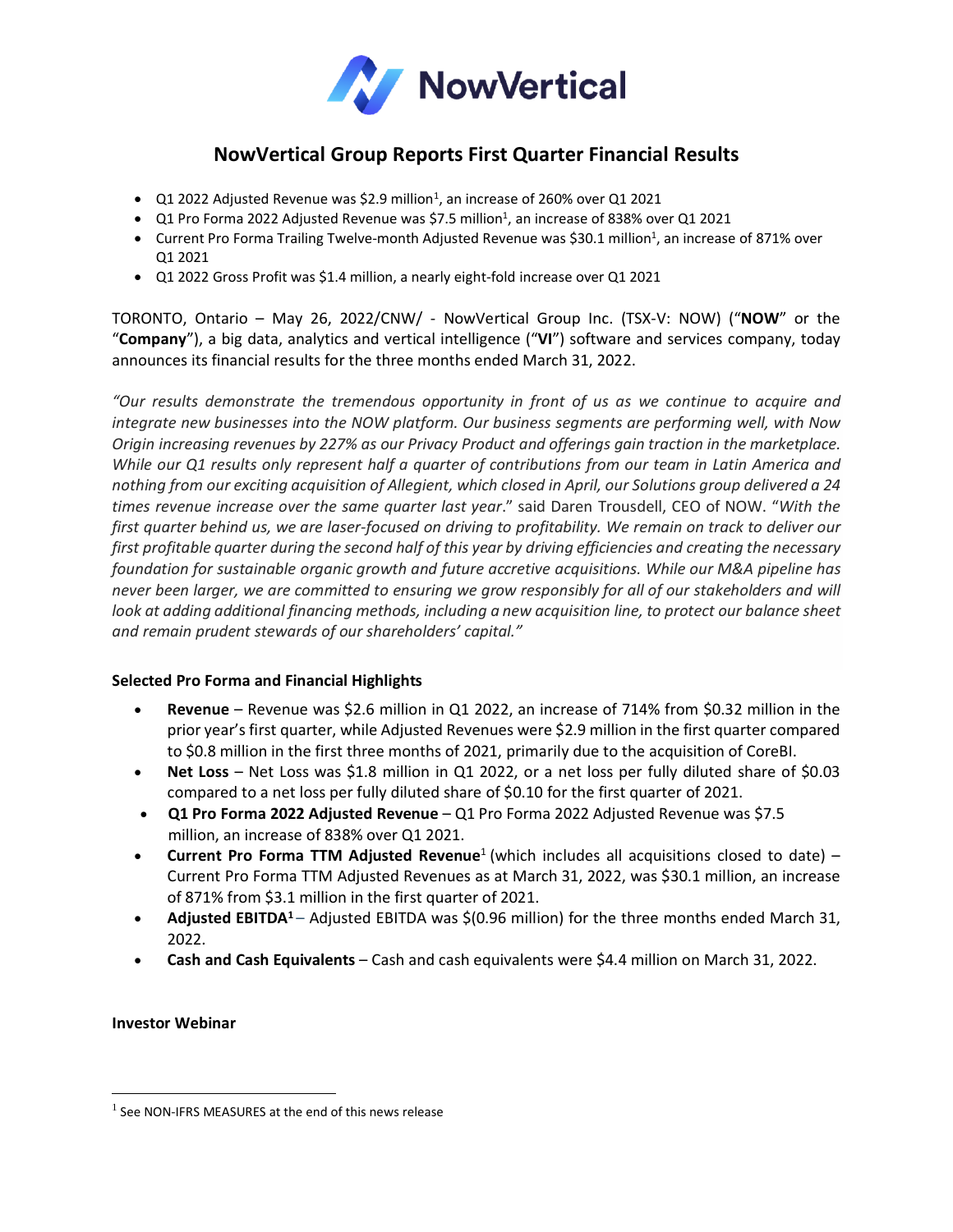

NOW invites shareholders, analysts, investors, media representatives, and other stakeholders to attend our upcoming webinar, where Daren Trousdell, Chief Executive Officer, will discuss Q1 2022 results, followed by a question-and-answer session. Registration details for the webinar, including the date and time, can be found immediately below:

**Time:** May 27, 2022, 9:30 AM EST **Register here:** <https://bit.ly/NOW-Q1-Registration>

A recording of the webinar and supporting materials will be made available in the "Investors" section of the Company's website at <https://ir.nowvertical.com/news-and-media>

**Related Links:** [https://www.nowvertical.com](https://www.nowvertical.com/)

## **Additional Information**

The Company's unaudited first quarter 2022 condensed consolidated interim financial statements, notes to financial statements, and management's discussion and analysis for the three months ended March 31, 2022, are available on the Company's SEDAR profile at [www.sedar.com.](https://c212.net/c/link/?t=0&l=en&o=3366053-1&h=1850721980&u=https://www.sedar.com/homepage_en.htm&a=www.sedar.com) Unless otherwise indicated, all references to "\$" in this press release refer to US dollars, and all references to "CAD\$" in this press release refer to Canadian dollars.

An investor presentation, including supplemental financial information and reconciliations of certain non-IFRS measures, is available on NOW's Investor Relations website at: [https://ir.nowvertical.com/events](https://ir.nowvertical.com/events-and-presentations/presentations)[and-presentations/presentations](https://ir.nowvertical.com/events-and-presentations/presentations)

## **About NowVertical Group Inc.**

NOW is a big data, analytics and VI software and services company that is growing organically and through acquisition. NOW's VI solutions are organized by industry vertical and are built upon a foundational set of data technologies that fuse, secure, and mobilize data in a transformative and compliant way. The NOW product suite enables the creation of high-value VI solutions that are predictive in nature and drive automation specific to each high-value industry vertical. For more information about the Company, visit [www.nowvertical.com.](http://www.nowvertical.com/)

*Neither the TSX Venture Exchange nor its Regulation Services Provider (as that term is defined in the policies of the TSX Venture Exchange) accepts responsibility for the adequacy or accuracy of this release.*

For further information, please contact:

Daren Trousdell, Chief Executive Officer e: [daren@nowvertical.com](mailto:daren@nowvertical.com) t: (212) 302-0868

or

Glen Nelson, Investor Relations e: [glen@nowvertical.com](mailto:glen@nowvertical.com)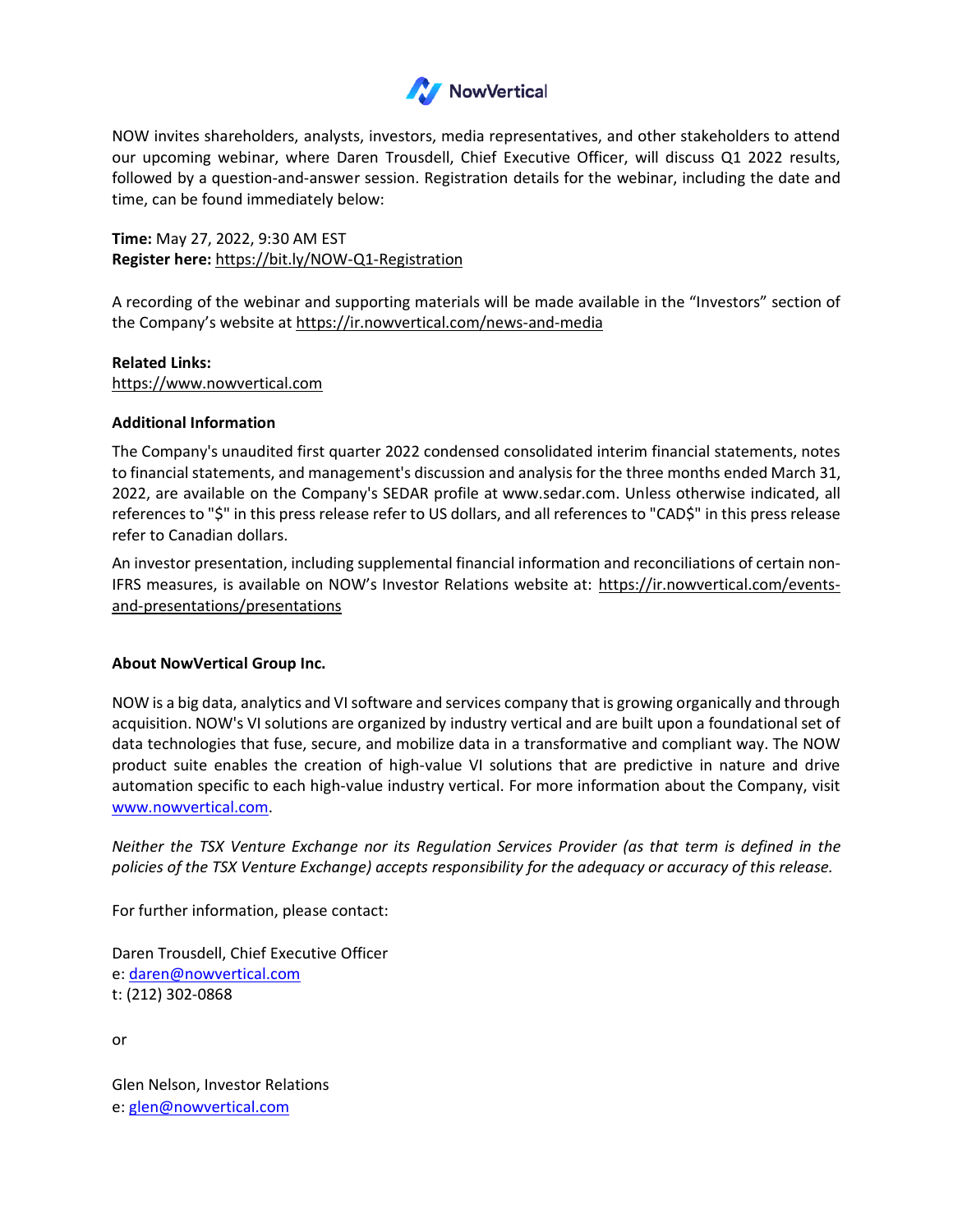

t: (403) 763-9797

## **NON-IFRS MEASURES**

The non-IFRS financial measures referred to in this news release are defined below. The management discussion and analysis for the quarter ended March 31, 2022 (the "**Q1 2022 MD&A**"), available at www.nowvertical.com and on the Company's SEDAR profile, also contains supporting calculations for Adjusted Revenue, EBITDA, Adjusted EBITDA and Pro Forma TTM Adjusted Revenue.

"**Adjusted Revenue**" adjusts revenue to eliminate the effects of acquisition accounting on the Company's revenues.

"**EBITDA**" represents net income (loss) before depreciation and amortization expenses, net interest costs, and provision for income taxes.

"**Adjusted EBITDA**" adjusts EBITDA for revenue adjustments in "Adjusted Revenue" and items such as acquisition accounting adjustments, transaction expenses related to acquisitions, transactional gains or losses on assets, asset impairment charges, non-recurring expense items, non-cash stock compensation costs, and the full-year impact of cost synergies related to the reduction of employees in relation to acquisitions.

"**Pro Forma TTM Adjusted Revenue**" represents the trailing twelve months of Adjusted Revenue of all acquisitions completed as of the end of the respective period presented.

"**Current Pro Forma TTM Adjusted Revenue**" adjusts Pro Forma TTM Adjusted Revenue to include the Pro Forma TTM Adjusted Revenue of all acquisitions completed through the date of the Q1 2022MD&A. The prior year's comparable amount reflects acquisitions completed through the date of the prior period's MD&A.

**"Q1 Pro Forma 2022 Adjusted Revenue"** adjusts Adjusted Revenue to include the Adjusted Revenue of all acquisitions completed through the date of the Q1 2022 MD&A. The prior year's comparable amount reflects acquisitions completed through the date of the prior period's MD&A.

#### **Forward‐Looking Statements**

This news release may contain forward‐looking statements (within the meaning of applicable securities laws) which reflect the Company's current expectations regarding future events. Forward-looking statements are identified by words such as "believe", "anticipate", "project", "expect", "intend", "plan", "will", "may", "estimate" and other similar expressions. These statements are based on the Company's expectations, estimates, forecasts and projections and include, without limitation, statements regarding the future success of the Company's business.

The forward-looking statements in this news release are based on certain assumptions. The forwardlooking statements are not guarantees of future performance and involve risks and uncertainties that are difficult to control or predict. Several factors could cause actual results to differ materially from the results discussed in the forward-looking statements. Readers, therefore, should not place undue reliance on any such forward-looking statements. Further, these forward-looking statements are made as of the date of